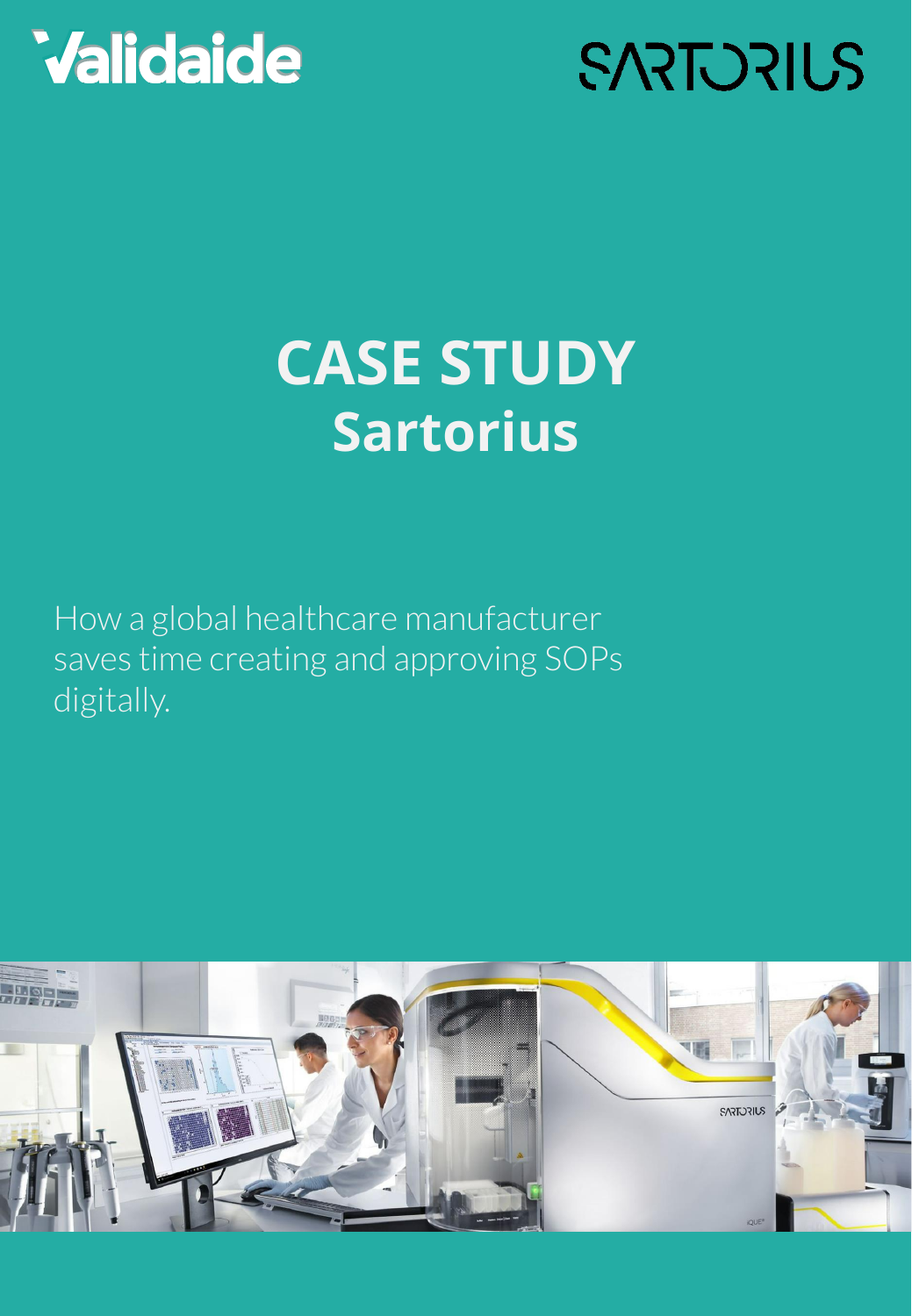#### **Company**

Sartorius AG is an international pharmaceutical and laboratory equipment supplier, with 2 divisions - Lab Products & Services and Bioprocess Solutions. Founded in 1870 as a precision mechanical workshop and having grown into a leading international life science group that recorded over 30% growth two years in a row with sales of \$2.64 billion in 2020 and \$3,60 billion in 2021. Today, Sartorius is focused on being a close partner and a one stop shop for all biopharmaceutical producers.

### Company info

- 
- 
- 
- 
- 

#### **Mission**

To be a one stop shop for for all biopharmaceutical producers.

### **The Challenges of Manual, Unstandardized Information Sharing**

Sartorius established a very innovative Global Core Carrier Program that ensures the handling of their global freight volumes is managed by exclusively selected forwarders. Each year, Sartorius' forwarders move a significant global air freight volume (more than 20K tons in 2021). These are sensitive shipments with high pressure on careful handling and delivery times. Some are also temperature sensitive. As such, shipments are not handed over without an approved Standard Operating Procedure (SOP) in place. Typically, before pharmaceuticals and sensitive lab equipment are being shipped, forwarders create and send SOPs back and forth for editing and approval signatures, often in different formats with different processes and quality standards, using their own database for storing these SOPs. This is a very time-consuming process and with Sartorius alone dealing with over 500 different SOPs, making it nearly impossible for their global freight and distribution team to track down and access copies. Additionally, trying to keep them updated requires tremendous effort on a yearly basis.

**"Previously we had to manage around 200 SOPs in different formats, now we have 400 in one format in one location, easy to access and efficient to approve and always up to date. We were able to create and approve them in record time over the last few months"**

> **Christian Doepke** Manager of Freight Global Solutions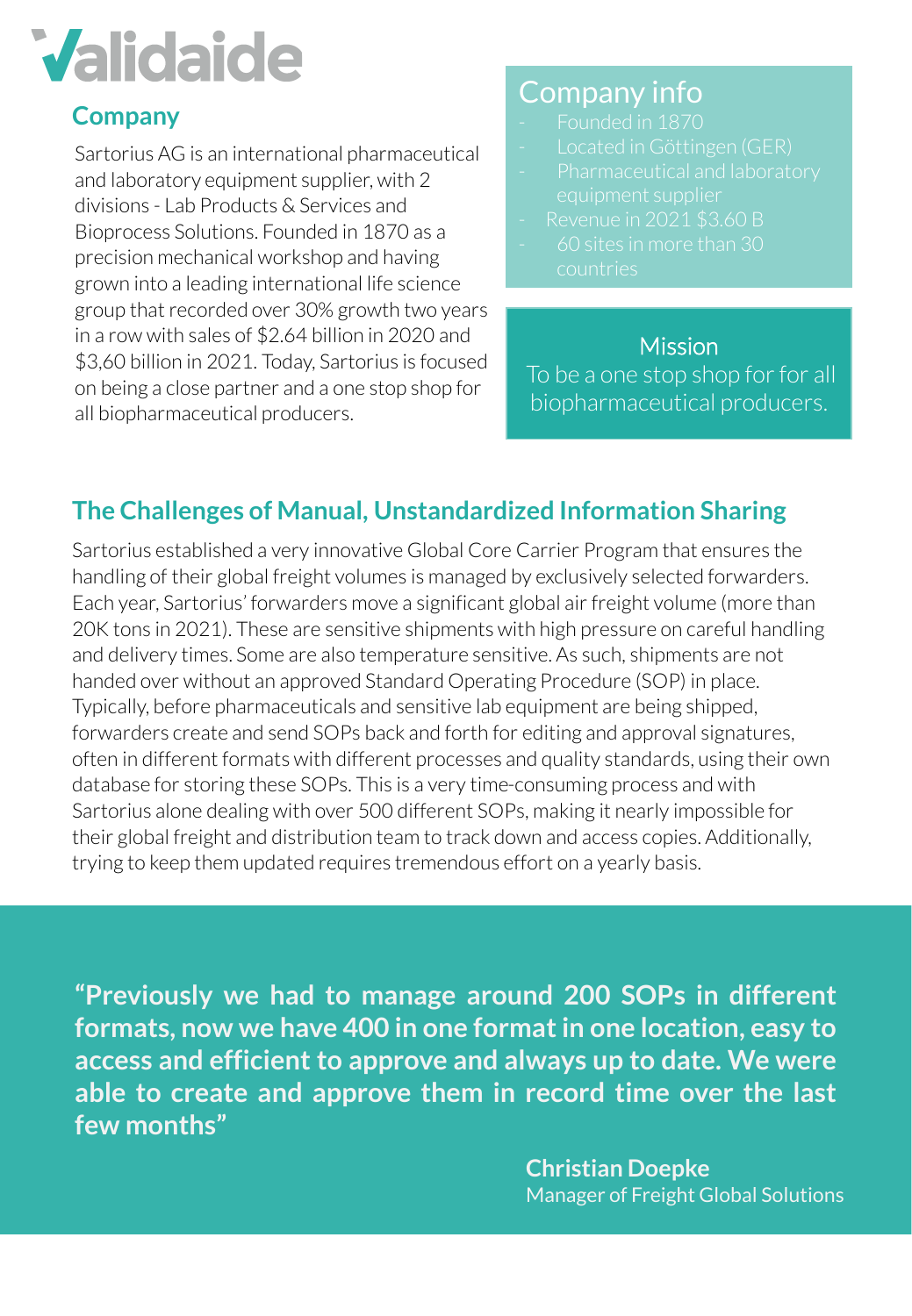### **Meet Validaide**

Validaide's platform offers a flexible SOP module with approval workflow for both internal as well as external approvals. It is one of the three solutions build on top of its capabilities platform. With over 850 logistic companies actively sharing and updating their special handling capabilities on their company and their network, information is easily accessed. Customers can use this for their supplier evaluation. Secondly, in the lane risk assessment part, companies can build out a door-to-door lane risk assessment for pharmaceutical shipments. Thirdly, Validaide offers an SOPs module, to which lanes can be attached and which can be further build on information in Validaide. The SOP module offers the ability to approve them within your own organization but also with your suppliers or customers.

**"I would definitely recommend Validaide to forwarders and other industrial players. Because for me it is the best and most efficient way to handle SOPs knowing the industry from a forwarder and now Sartorius side."**

> **Daniel Sentjurc** Freight Solutions Specialist

### **Efficient SOP creation and approvals**

The ease of doing business with their forwarders as well as the ease for forwarders to do business with them, is very important for Sartorius. As such, Sartorius uses the Validaide platform as a single, centralized, up-to-date source of information for all their SOPs. The platform enables Sartorius to create and share SOPs with all their forwarders, streamlining the data collection and approval process in a standardized format. As Validaide is an online platform, the SOPs are easy to create, edit collaboratively with the forwarder; as well as find, review and approve with all involved parties. Furthermore, changes made within the platform are instantaneous so that all parties involved have the latest, up to date information at all times. Just in first three months, Sartorius was able to write and approve 260 SOPs. Starting out by adding all air SOPs in Validaide, quickly followed by European road SOPs and will continue to expand geographically as well. New forwarders, whether on the platform or not, were quick to join and adopt the platform seeing the benefits and ease of use of Validaide.